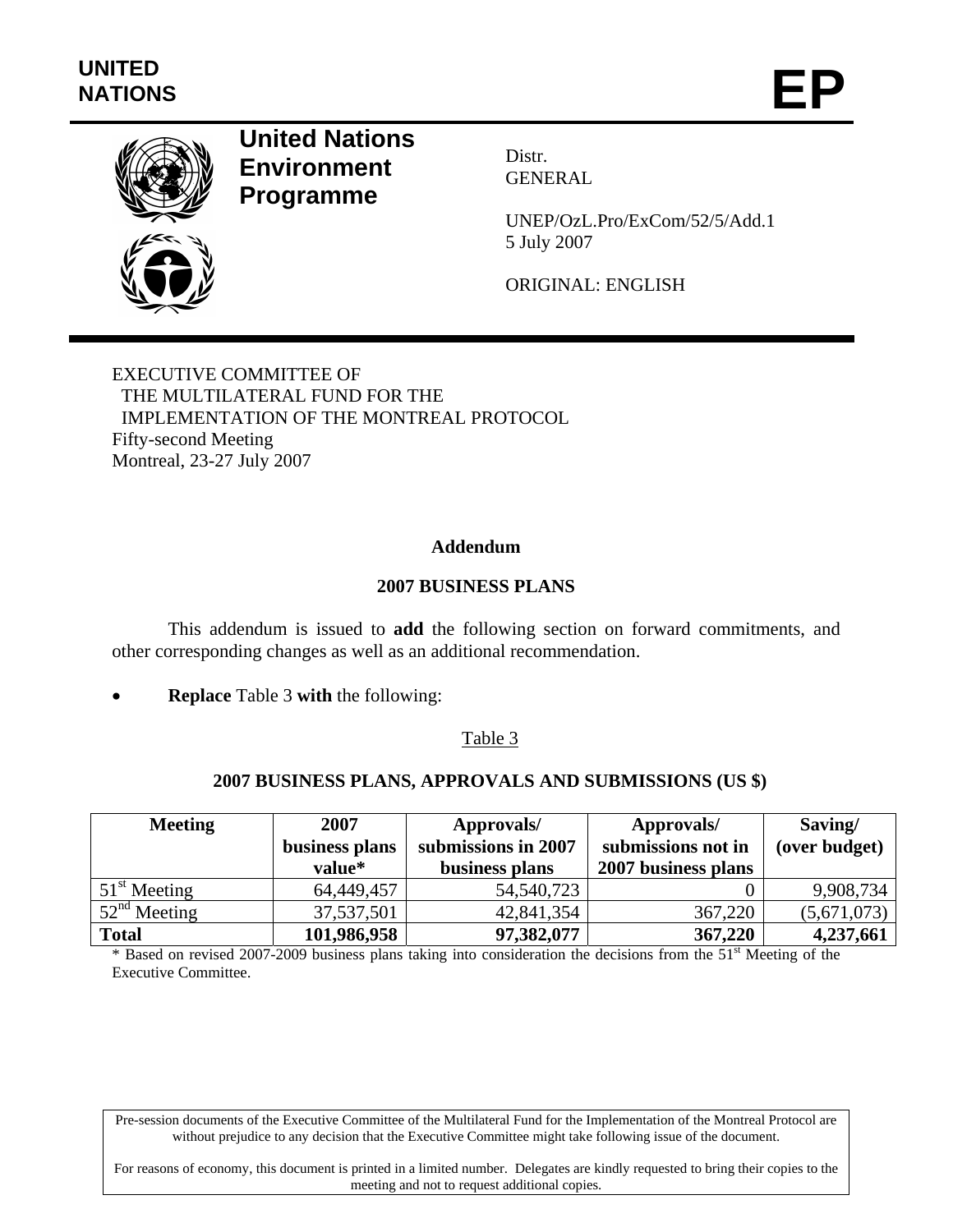# • **Replace** paragraph 13 **with** the following:

13. Submissions to the  $52<sup>nd</sup>$  Meeting also include project values amounting to US \$43,208,574 (including US \$367,220 that were not in the business plans) that exceed the amount included for them in the 2007 business plans. Those activities not included in the business plan cover: a TPMP for Comoros (US \$46,870) and a TPMP for Madagascar (US \$83,850) both under UNDP implementation. These TPMPs were included in UNEP's business plan originally and the amounts indicated above are for the investment components. A TPMP for Senegal (US \$236,500) was not included in UNIDO's business plan but had been included in Italy's business plan. If all of the submissions to the  $52<sup>nd</sup>$  Meeting are approved at the levels recommended or submitted in the case of projects with issues, the Executive Committee would have approved US \$5,671,073 more than the total amount included in the 2007 business plans for these projects.

# • **Replace** Table 4 **with** the following:

#### Table 4

| <b>Budget items</b>   | <b>Total value in</b><br>2007 business | <b>Approvals at</b><br>the 51st | Recommended<br>to the 52nd | <b>Balance</b> |
|-----------------------|----------------------------------------|---------------------------------|----------------------------|----------------|
|                       | $plan**$                               | <b>Meeting</b>                  | <b>Meeting</b>             |                |
| Bilateral agencies*** | 8,392,756                              | 1,860,717                       | 1,412,256                  | 5,119,783      |
| <b>UNDP</b>           | 19,023,699                             | 1,567,312                       | 5,917,295                  | 11,539,092     |
| <b>UNEP</b>           | 24,692,795                             | 645,415                         | 1,694,946                  | 22,352,434     |
| <b>UNIDO</b>          | 30,843,763                             | 5,508,704                       | 12,537,961                 | 12,797,098     |
| World Bank            | 88,466,500                             | 44,958,575                      | 21,646,116                 | 21,861,809     |
| Secretariat/Executive | 6,496,058                              |                                 |                            | 6,496,058      |
| Committee/Treasurer   |                                        |                                 |                            |                |
| <b>Total</b>          | 177,915,571                            | 54,540,723                      | 43,208,574                 | 80,166,274     |

## **2007 BUSINESS PLANS, APPROVALS AND SUBMISSIONS (US \$)\***

\* Including core unit costs.

\*\* Based on revised 2007-2009 business plans taking into consideration the decisions from the 51<sup>st</sup> Meeting of the Executive Committee.

\*\*\* Excluding bilateral activities that were not charged to the 2006 - 2008 replenishment's bilateral contributions.

# • **Replace** paragraph 16 **with** the following:

16. Table 4 shows that US \$80,166,274 of the US \$177,915,571 in the 2007 business plan budget (45 per cent) is expected to be submitted to the  $53<sup>rd</sup>$  Meeting.